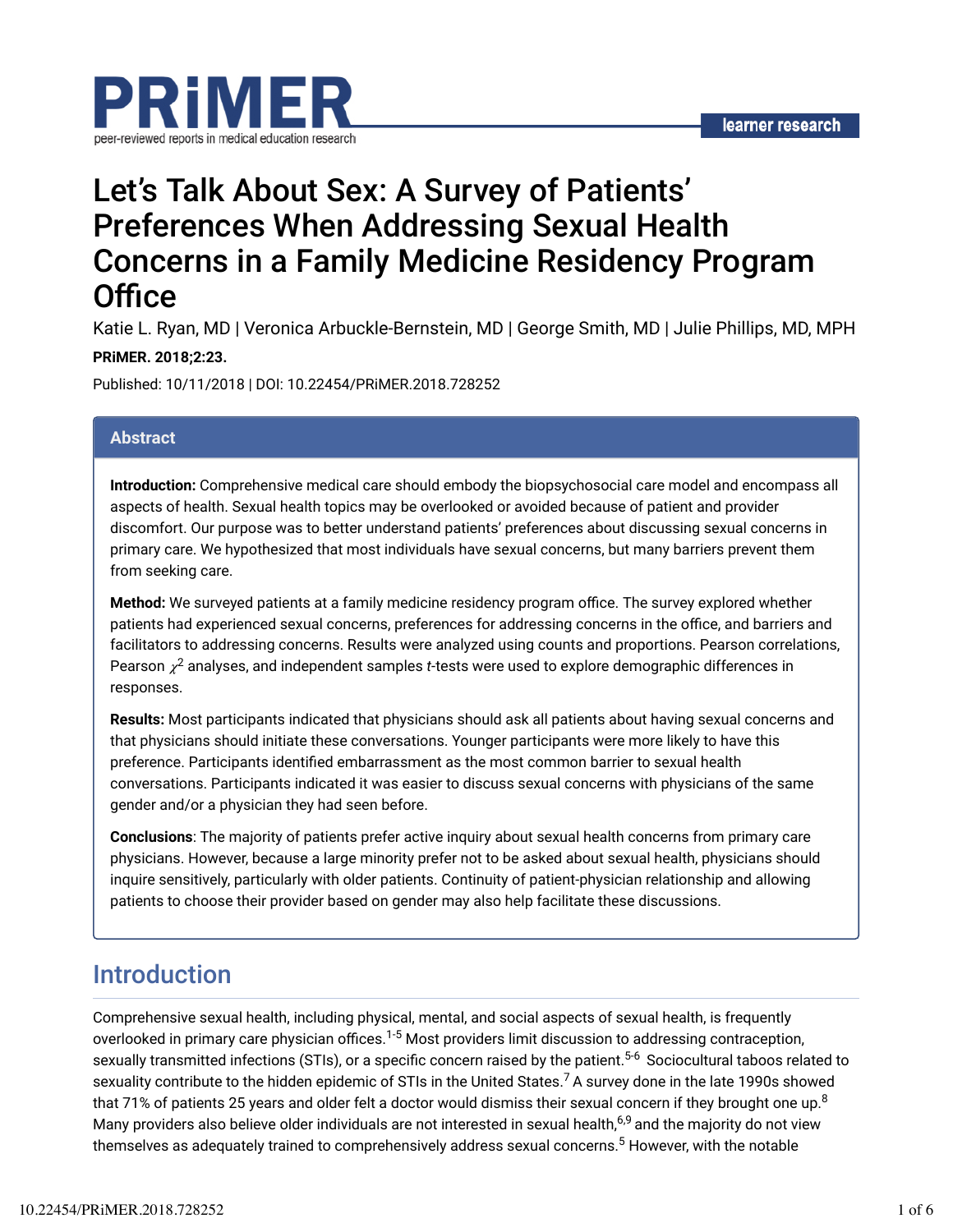exception of studies of gay and lesbian patients, $^9$  few studies have focused on actual patient perceptions of the barriers to discussing sexual health.

Our primary purpose was to better understand patients' preferences about discussion of sexual concerns in primary care. A secondary purpose was to identify both patient-reported barriers to discussion and practices that make discussion easier. We hypothesized that most individuals have sexual concerns, but many barriers prevent them from raising those concerns with physicians.

# **Methods**

We surveyed older adolescent and adult patients at a family medicine residency program health center in fall of 2016. The health center is located in a town of less than 10,000 people. We were not able to identify an existing validated instrument that met our needs, and thus developed a new survey. The survey was constructed with the input of several residents and faculty, including a social worker, and written for a low health literacy population. The 14-item survey included Likert scale, multiple choice, and free response questions. Because the only health center providers are physicians and resident physicians, the questionnaire inquired about physicians rather than providers.

Health center staff solicited patient participation during check-in for appointments of all types. Written consent was obtained. The Sparrow Health System Institutional Review Board approved the study.

Data were analyzed using counts and proportions. Pearson correlations, Pearson  $\chi^2$  analyses, and independent samples *t*-tests were used to explore demographic differences in responses. Because of the small sample size, some response categories were collapsed before analysis.

# **Results**

Seventy-nine patients returned usable questionnaires. Because of inconsistencies in staff documentation, an accurate response rate could not be calculated. Demographics are listed in Table 1. Participants were comparable in age to the general adult population of the health center (median age 47), but women were over-represented (69% vs 55%, *P*=0.01). The majority of participants were women, straight, and in relationships. The majority had experienced a sexual concern, and most of these had discussed the concern with their primary care physician. Having or discussing a sexual concern was neither correlated to age nor associated with gender. Those in relationships were more likely to report having had a sexual concern (P=0.048) and discussing this concern with a primary care physician (*P*=0.020).

## *Initiating Discussion of Sexual Concerns*

The majority of patients indicated that primary care doctors should ask all patients about sexual concerns, that medical history forms should include a question about sexual concerns, and that they personally would prefer to be asked about a sexual concern (Table 2). Most did not agree that providers should wait for patients to raise these concerns (Table 2). However, older patients were more likely to agree that "if I had a sexual concern, I would want my primary care doctor to wait until I brought it up" and that "primary care doctors should only talk about sexual concerns if patients bring them up first" (*P*=0.018 and *P*=0.004, respectively). Younger patients were more likely to indicate "primary care doctors should ask all patients if they have sexual concerns or questions" (*P*=0.02). These items were assessed further using interitem correlations, which confirmed internal validity (Table 2). Patients preferring physician-initiated discussion also preferred that forms include sexual health questions (interitem correlation, 0.64-0.75).

### *Barriers to Discussion*

"Embarrassment" (46, 59%) and "nervousness" (26, 33%) were the most common barriers to discussing sexual concerns, followed by "concern about keeping information private" (14, 18%; Figure 1). Younger patients were more likely to identify "embarrassment" and "concern about discrimination or being treated badly" as barriers (*P*=0.001 and *P*<0.001, respectively). There were no significant differences in response by gender.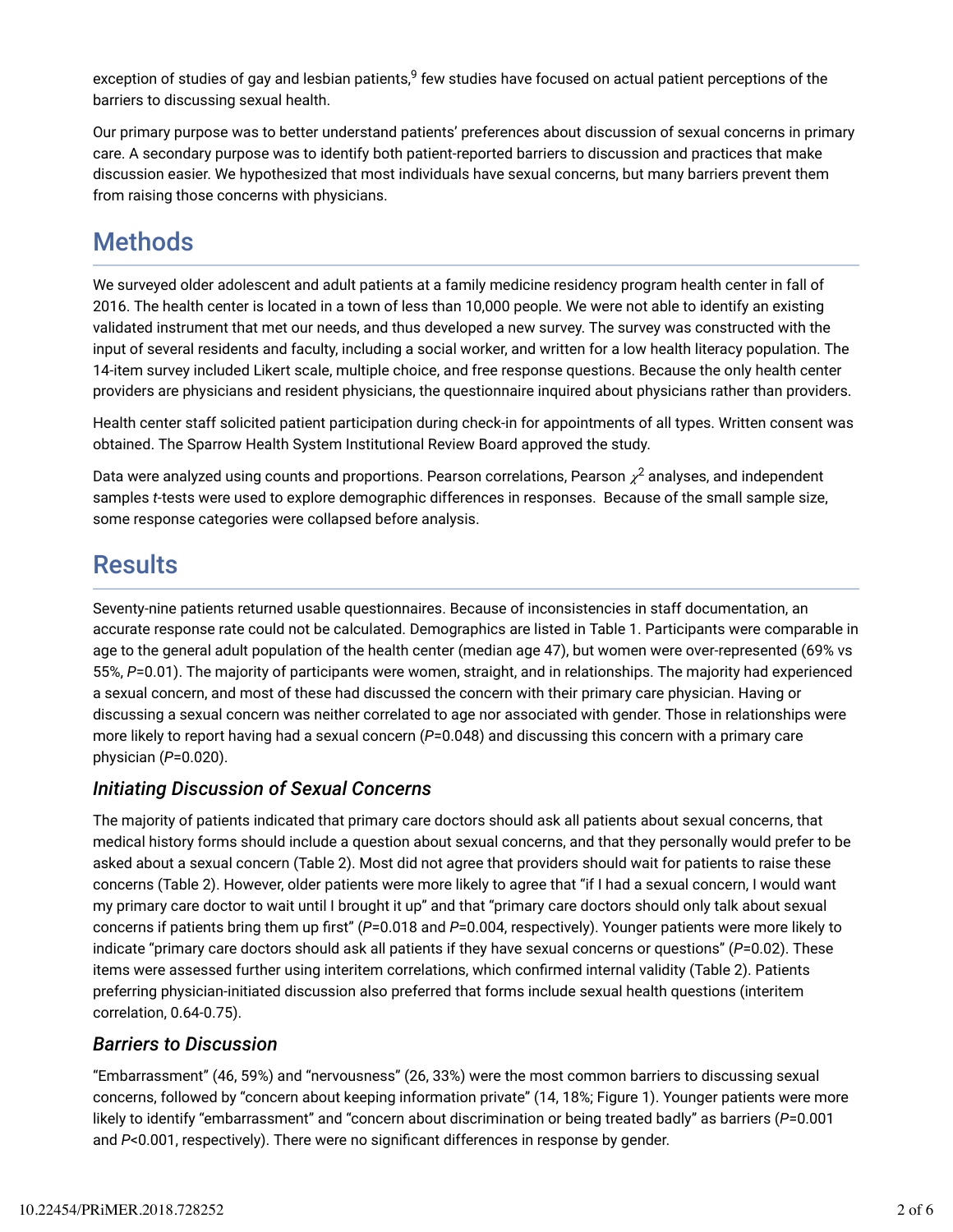## *Facilitators of Discussion*

Patients most often indicated that having met the physician previously (47, 59%), physician initiating the conversation (34, 43%), and having a physician of the same gender (33, 42%) made discussion of sexual concerns easier. Younger patients were more likely to indicate that writing their concern on a medical history form would make discussions easier (P=0.022; Figure 2). Women were more likely to indicate that discussion was easier with a same-gender physician (*P*=0.003) or a physician they had met previously (*P*=0.013).

Although we solicited free-text responses about barriers and facilitators of discussion, very few patients responded. Therefore, meaningful analyses could not be conducted.

# **Conclusions**

Sex is an important part of health and quality of life. Our results affirm that many primary care patients, regardless of age or gender, have experienced sexual concerns. A majority of patients prefer that physicians initiate discussions of sexual health and that offices screen for sexual concerns by asking about them on intake forms. However, a substantial minority of patients did not want physicians to ask about sexual health, suggesting that these conversations should be handled with sensitivity. In our practice, these patients were more likely to be older.

Our study also indicated that offices may assist patients in the process of addressing sexual health concerns by supporting patient-provider continuity. Patients, particularly women, also indicated more comfort discussing sexual concerns with physicians of the same gender. Although allowing patients to choose providers may not always be possible, practices should be aware of this barrier to discussion, and consider exploring it with patients as they choose providers, whether for an ongoing relationship or an urgent concern. Physicians may also benefit from being cognizant of gender disparities when addressing sexual concerns with patients.

This study has important limitations. The sample size was small, and response rate could not be calculated, limiting generalizability. Women were over-represented in the study. The survey tool was not formally validated. Half of participants (39) did not answer the sexual orientation question. This may be because of the question's placement on the page, but could also be due to participant confidentiality concerns. Although the survey was anonymous, surveys were collected by office staff. Nearly all responding survey participants identified as heterosexual, which meant that the perspectives of LGBTQ patients could not be captured. The sample was distributed at only one medical site in the community, a small town in the United States with a Caucasian majority. The study sample itself was also predominantly female, heterosexual, and in a committed relationship. Findings may not be generalizable to other populations. It would be useful to conduct larger studies among more diverse populations in order to better capture diverse patient perspectives.

In conclusion, our study supports current best practices of screening primary care patients for sexual concerns, both by asking patients and using screening intake forms.<sup>1,2,6</sup>

# Tables and Figures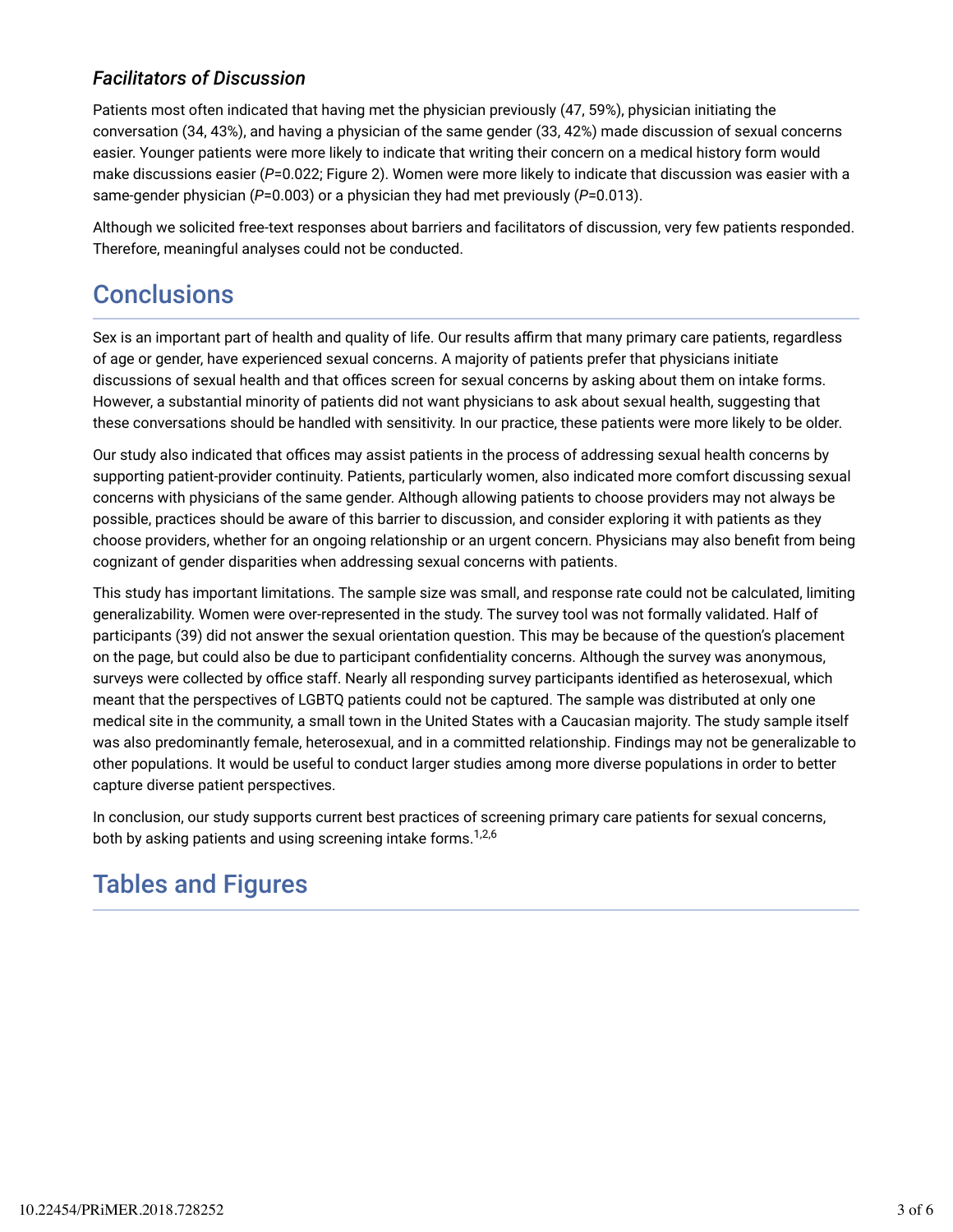| $1.1.4.0.00$ and $2.0.00$ and $2.00$ and $1.00$ . |             |  |  |  |  |  |
|---------------------------------------------------|-------------|--|--|--|--|--|
| <b>Demographics</b>                               | n (%)       |  |  |  |  |  |
| Gender                                            |             |  |  |  |  |  |
| Female                                            | 54 (69)     |  |  |  |  |  |
| Male                                              | 24 (31)     |  |  |  |  |  |
| Other gender                                      | 0(0)        |  |  |  |  |  |
| <b>Sexual Orientation*</b>                        |             |  |  |  |  |  |
| Straight                                          | 37 (47)     |  |  |  |  |  |
| Bisexual                                          | 2(3)        |  |  |  |  |  |
| Did not answer                                    | 39 (50)     |  |  |  |  |  |
| <b>Relationship Status</b>                        |             |  |  |  |  |  |
| Single                                            | 11(15)      |  |  |  |  |  |
| Committed                                         | 13 (18)     |  |  |  |  |  |
| Married                                           | 35(47)      |  |  |  |  |  |
| <b>Divorced</b>                                   | 10(14)      |  |  |  |  |  |
| Widowed                                           | 5(7)        |  |  |  |  |  |
| Age                                               |             |  |  |  |  |  |
| Average                                           | 48 years    |  |  |  |  |  |
| Range                                             | 16-94 years |  |  |  |  |  |
| <b>Prevalence of Sexual Concerns</b>              |             |  |  |  |  |  |
| Has had a sexual health concern                   | 42 (54)     |  |  |  |  |  |
| Has discussed concern with primary care doctor    | 35 (44)     |  |  |  |  |  |

#### Table 1: Participant Demographics and Prevalence of Sexual Health Concerns

\*Open-ended survey question; demographics listed represent patient responses.

| <b>Preference Statement</b>                                                                       | <b>Strongly</b><br><b>Disagree/</b><br><b>Disagree</b> | <b>No Opinion</b> | <b>Strongly</b><br>Agree/Agree |
|---------------------------------------------------------------------------------------------------|--------------------------------------------------------|-------------------|--------------------------------|
| Primary care doctors should ask all patients if they have sexual concerns<br>or questions.*       | 5(6%)                                                  | 18 (23%)          | 56 (71%)                       |
| Primary care doctors should only talk about sexual concerns if patients<br>bring them up first.** | 39 (49%)                                               | 15 (19%)          | 25 (32%)                       |
| Medical history forms should include a question about sexual concerns.*                           | 5(6%)                                                  | 15 (19%)          | 58 (74%)                       |
| If I had a sexual concern, I would want a primary care doctor to ask me<br>about it.*             | $8(10\%)$                                              | 15 (20%)          | 53 (70%)                       |
| If I had a sexual concern, I would want my primary care doctor to wait until<br>brought it up.**  | 40 (52%)                                               | 17 (22%)          | 20 (26%)                       |

| Table 2: Primary Care Patient Preferences for Raising Sexual Health Concerns |  |  |  |
|------------------------------------------------------------------------------|--|--|--|
|                                                                              |  |  |  |

\*Interitem correlation, 0.64-0.75.<br>\*\*Interitem correlation, 0.73.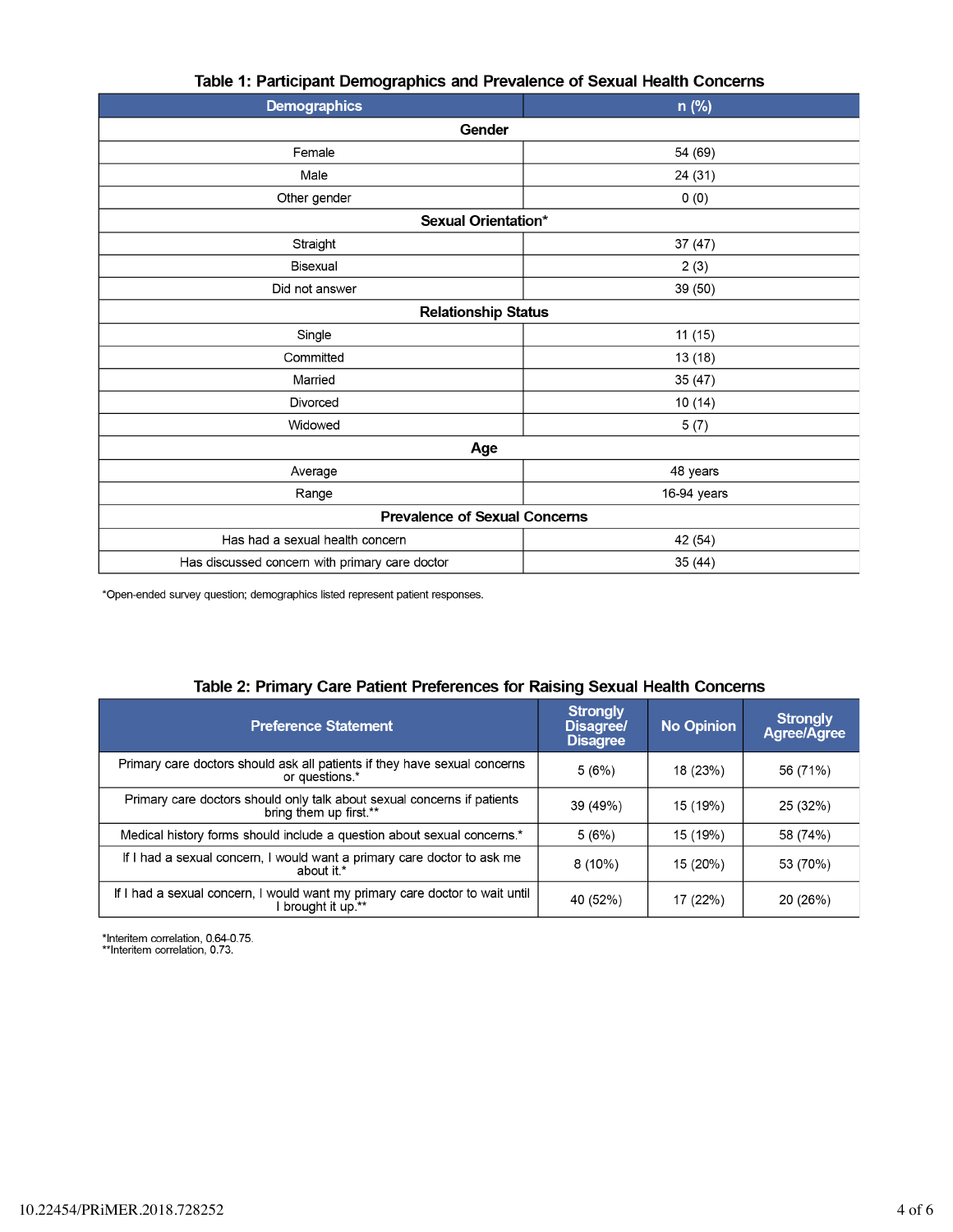



#### Figure 2: Number and Percentage of Patients Reporting **Facilitators to Addressing Sexual Health Concerns**

## Acknowledgments

This study was presented at the Michigan Family Medicine Research Day, May 25, 2017, Howell, Michigan.